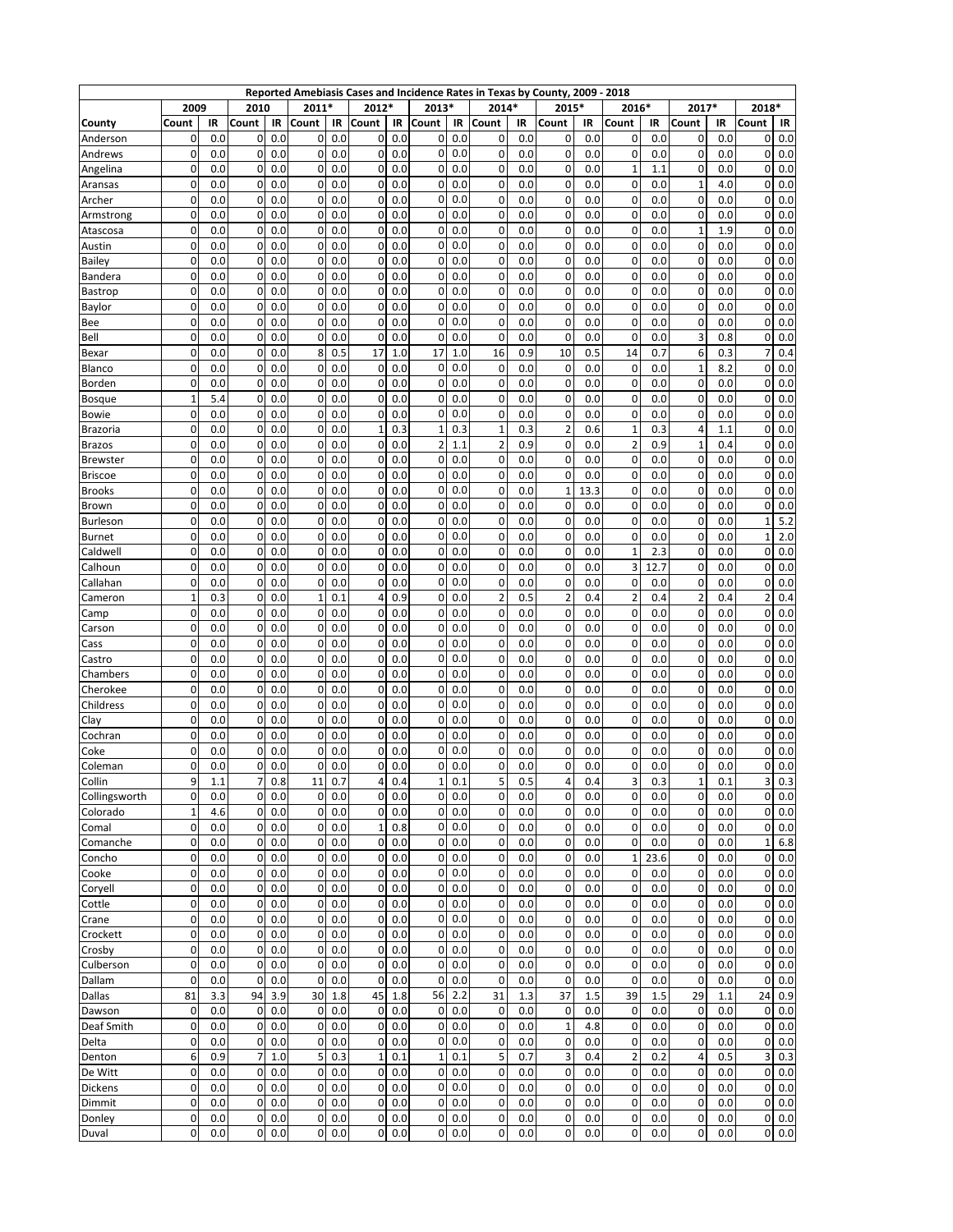|                  |                  |            |                |            |                               |            |                         |            |             | Reported Amebiasis Cases and Incidence Rates in Texas by County, 2009 - 2018 |                |            |                |            |                |            |                |            |              |                     |
|------------------|------------------|------------|----------------|------------|-------------------------------|------------|-------------------------|------------|-------------|------------------------------------------------------------------------------|----------------|------------|----------------|------------|----------------|------------|----------------|------------|--------------|---------------------|
|                  | 2009             |            | 2010           |            | 2011*                         |            | 2012*                   |            | 2013*       |                                                                              | 2014*          |            | 2015*          |            | 2016*          |            | 2017*          |            | 2018*        |                     |
| County           | Count            | IR         | Count          | IR         | Count                         | IR         | Count                   | IR         | Count       | IR                                                                           | Count          | IR         | Count          | IR         | Count          | IR         | Count          | IR         | Count        | IR                  |
| Eastland         | 0                | 0.0        | 0              | 0.0        | 0                             | 0.0        | 0                       | 0.0        | 0           | 0.0                                                                          | 0              | 0.0        | 0              | 0.0        | 0              | 0.0        | 0              | 0.0        | 0            | 0.0                 |
| Ector            | 0                | 0.0        | 0              | 0.0        | 1                             | 0.1        | 0                       | 0.0        | 0           | 0.0                                                                          | 0              | 0.0        | 1              | 0.7        | 0              | 0.0        | 1              | 0.7        | 0            | 0.0                 |
| Edwards          | 0                | 0.0        | 0              | 0.0        | 0                             | 0.0        | 0                       | 0.0        | 0           | 0.0                                                                          | 0              | 0.0        | 0              | 0.0        | 0              | 0.0        | 0              | 0.0        | 0            | 0.0                 |
| Ellis            | 0                | 0.0        | 0              | 0.0        | $\mathbf 1$                   | 0.1        | 0                       | 0.0        | 0           | 0.0                                                                          | $\mathbf{1}$   | 0.6        | 3              | 1.7        | 0              | 0.0        | 0              | 0.0        | $\mathbf{1}$ | 0.5                 |
| El Paso          | $\overline{2}$   | 0.3        | $\overline{2}$ | 0.3        | $\mathbf{0}$                  | 0.0        | $\overline{1}$          | 0.1        | 4           | 0.5                                                                          | $\mathbf 1$    | 0.1        | 4              | 0.5        | 3              | 0.3        | $\mathbf 0$    | 0.0        | 3            | 0.3                 |
| Erath            | 0                | 0.0        | 1              | 2.5        | 0                             | 0.0        | 0                       | 0.0        | 0           | 0.0                                                                          | 0              | 0.0        | 0              | 0.0        | 0              | 0.0        | 0              | 0.0        | 1            | 2.5                 |
| Falls            | 0                | 0.0        | 0              | 0.0        | 0                             | 0.0        | 0                       | 0.0        | 0           | 0.0                                                                          | 0              | 0.0        | 0              | 0.0        | 0              | 0.0        | 0              | 0.0        | 0            | 0.0                 |
| Fannin           | 0                | 0.0        | 0              | 0.0        | 0                             | 0.0        | 0                       | 0.0        | 0<br>1      | 0.0                                                                          | 0              | 0.0        | 0              | 0.0        | 0              | 0.0        | $\mathbf{1}$   | 2.7        | 1            | 2.7                 |
| Fayette          | 0<br>0           | 0.0<br>0.0 | 0              | 0.0<br>0.0 | 0<br>$\mathbf 0$              | 0.0        | 0<br>0                  | 0.0        | 0           | 3.8<br>0.0                                                                   | 0<br>0         | 0.0<br>0.0 | 0<br>0         | 0.0<br>0.0 | 0<br>0         | 0.0        | 0<br>0         | 0.0<br>0.0 | $\mathbf{1}$ | 3.6<br>0.0          |
| Fisher<br>Floyd  | 0                | 0.0        | 0<br>0         | 0.0        | 0                             | 0.0<br>0.0 | 0                       | 0.0<br>0.0 | 0           | 0.0                                                                          | 1              | 15.2       | 0              | 0.0        | 0              | 0.0<br>0.0 | 0              | 0.0        | 0<br>0       | 0.0                 |
| Foard            | 0                | 0.0        | 0              | 0.0        | 0                             | 0.0        | 0                       | 0.0        | 0           | 0.0                                                                          | 0              | 0.0        | 0              | 0.0        | $\Omega$       | 0.0        | $\Omega$       | 0.0        | 0            | 0.0                 |
| Fort Bend        | 4                | 0.7        | 2              | 0.3        | $\overline{2}$                | 0.1        | 3                       | 0.5        | 7           | 1.1                                                                          | $\overline{7}$ | 1.0        | 14             | 1.9        | 12             | 1.6        | 4              | 0.5        | 4            | 0.5                 |
| Franklin         | 0                | 0.0        | 0              | 0.0        | 0                             | 0.0        | 0                       | 0.0        | 0           | 0.0                                                                          | 0              | 0.0        | 0              | 0.0        | 1              | 8.8        | $\mathbf 0$    | 0.0        | 0            | 0.0                 |
| Freestone        | 0                | 0.0        | 0              | 0.0        | 0                             | 0.0        | 0                       | 0.0        | 0           | 0.0                                                                          | 0              | 0.0        | 0              | 0.0        | $\Omega$       | 0.0        | $\Omega$       | 0.0        | 0            | 0.0                 |
| Frio             | 0                | 0.0        | 0              | 0.0        | $\mathbf{0}$                  | 0.0        | 0                       | 0.0        | 1           | 5.5                                                                          | 0              | 0.0        | 0              | 0.0        | 0              | 0.0        | 0              | 0.0        | 0            | 0.0                 |
| Gaines           | 0                | 0.0        | 0              | 0.0        | 0                             | 0.0        | 0                       | 0.0        | 0           | 0.0                                                                          | 0              | 0.0        | 0              | 0.0        | 0              | 0.0        | 0              | 0.0        | 0            | 0.0                 |
| Galveston        | 0                | 0.0        | 0              | 0.0        | $\mathbf 0$                   | 0.0        | 0                       | 0.0        | 1           | 0.3                                                                          | 1              | 0.3        | 1              | 0.3        | 1              | 0.3        | $\overline{2}$ | 0.6        | 0            | 0.0                 |
| Garza            | 0                | 0.0        | 0              | 0.0        | $\mathbf{O}$                  | 0.0        | 0                       | 0.0        | 0           | 0.0                                                                          | 0              | 0.0        | $\mathbf 0$    | 0.0        | 0              | 0.0        | $\mathbf 0$    | 0.0        | 0            | 0.0                 |
| Gillespie        | 0                | 0.0        | 0              | 0.0        | 0                             | 0.0        | 0                       | 0.0        | 1           | 3.6                                                                          | 0              | 0.0        | 0              | 0.0        | 0              | 0.0        | 0              | 0.0        | 0            | 0.0                 |
| Glasscock        | 0                | 0.0        | 0              | 0.0        | $\mathbf 0$                   | 0.0        | 0                       | 0.0        | 0           | 0.0                                                                          | 0              | 0.0        | 0              | 0.0        | 0              | 0.0        | 0              | 0.0        | 0            | 0.0                 |
| Goliad           | 0                | 0.0        | 0              | 0.0        | 0                             | 0.0        | 0                       | 0.0        | 0           | 0.0                                                                          | 0              | 0.0        | 0              | 0.0        | 0              | 0.0        | 0              | 0.0        | 0            | 0.0                 |
| Gonzales         | 0                | 0.0        | 0              | 0.0        | 0                             | 0.0        | 0                       | 0.0        | 0           | 0.0                                                                          | 0              | 0.0        | 0              | 0.0        | 0              | 0.0        | 0              | 0.0        | 0            | 0.0                 |
| Gray             | 0                | 0.0        | 0              | 0.0        | $\mathbf 0$                   | 0.0        | 0                       | 0.0        | 0           | 0.0                                                                          | 0              | 0.0        | 0              | 0.0        | 0              | 0.0        | $\mathbf{1}$   | 4.1        | 0            | 0.0                 |
| Grayson          | 0                | 0.0        | 0              | 0.0        | 0                             | 0.0        | 0                       | 0.0        | 0           | 0.0                                                                          | $\mathbf{1}$   | 0.8        | 0              | 0.0        | 0              | 0.0        | 0              | 0.0        | 0            | 0.0                 |
| Gregg            | 0                | 0.0        | 0              | 0.0        | 0                             | 0.0        | $\overline{2}$          | 1.6        | 0           | 0.0                                                                          | 0              | 0.0        | $\overline{1}$ | 0.8        | 0              | 0.0        | $\mathbf{1}$   | 0.8        | $\Omega$     | 0.0                 |
| Grimes           | 0                | 0.0        | 0              | 0.0        | $\mathbf 0$                   | 0.0        | 0                       | 0.0        | 0           | 0.0                                                                          | 0              | 0.0        | 0              | 0.0        | 0              | 0.0        | 0              | 0.0        | 0            | 0.0                 |
| Guadalupe        | 0                | 0.0        | 0              | 0.0        | 0                             | 0.0        | 0                       | 0.0        | 1           | 0.7                                                                          | 0              | 0.0        | 0              | 0.0        | $\mathbf{1}$   | 0.6        | 0              | 0.0        | 2            | 1.2                 |
| Hale             | 0                | 0.0        | 0              | 0.0        | 0                             | 0.0        | $\mathbf{1}$            | 2.7        | 0           | 0.0                                                                          | 0              | 0.0        | 0              | 0.0        | $\Omega$       | 0.0        | $\Omega$       | 0.0        | 0            | 0.0                 |
| Hall             | 0                | 0.0        | 0              | 0.0        | 0                             | 0.0        | 0                       | 0.0        | 0           | 0.0                                                                          | 0              | 0.0        | 0              | 0.0        | 0              | 0.0        | 0              | 0.0        | 0            | 0.0                 |
| Hamilton         | 0                | 0.0        | 0              | 0.0        | 0                             | 0.0        | 0                       | 0.0        | 0           | 0.0                                                                          | 0              | 0.0        | 0              | 0.0        | 0              | 0.0        | 0              | 0.0        | 0            | 0.0                 |
| Hansford         | 0                | 0.0        | 0              | 0.0        | 0                             | 0.0        | 0                       | 0.0        | 0           | 0.0                                                                          | 0              | 0.0        | 0              | 0.0        | 0              | 0.0        | 0              | 0.0        | 0            | 0.0                 |
| Hardeman         | 0                | 0.0        | 0              | 0.0        | 0                             | 0.0        | 0                       | 0.0        | 0           | 0.0                                                                          | 0              | 0.0        | 0              | 0.0        | 0              | 0.0        | $\Omega$       | 0.0        | 0            | 0.0                 |
| Hardin           | 0                | 0.0        | 0              | 0.0        | 0                             | 0.0        | 0                       | 0.0        | 0           | 0.0                                                                          | 0              | 0.0        | 0              | 0.0        | 0              | 0.0        | 0              | 0.0        | 0            | 0.0                 |
| Harris           | 11               | 0.3        | 20             | 0.5        | 21                            | 1.3        | 30                      | 0.7        | 49          | 1.1                                                                          | 49             | 1.1        | 70             | 1.6        | 54             | 1.2        | 26             | 0.6        | 11           | 0.2                 |
| Harrison         | 0                | 0.0        | 0              | 0.0        | 0                             | 0.0        | 0                       | 0.0        | 0           | 0.0                                                                          | 0              | 0.0        | 0              | 0.0        | 0              | 0.0        | $\mathbf 0$    | 0.0        | 0            | 0.0                 |
| Hartley          | $\mathbf 0$<br>0 | 0.0        | 0<br>0         | 0.0        | 0                             | 0.0        | 0<br>0                  | 0.0        | 0           | 0.0                                                                          | 0<br>0         | 0.0        | 0<br>0         | 0.0        | 0<br>0         | 0.0        | 0              | 0.0        | 0            | 0.0                 |
| Haskell          | 0                | 0.0<br>0.0 | 1              | 0.0<br>0.6 | $\mathbf 0$<br>0              | 0.0<br>0.0 | 0                       | 0.0<br>0.0 | 0<br>2      | 0.0<br>1.1                                                                   | 1              | 0.0<br>0.5 | 2              | 0.0<br>1.0 | 0              | 0.0<br>0.0 | 0<br>0         | 0.0<br>0.0 | 0<br>1       | 0.0<br>0.4          |
| Hays<br>Hemphill | 0                | 0.0        | 0              | 0.0        | 0                             | 0.0        | 0                       | 0.0        | 0           | 0.0                                                                          | 0              | 0.0        | 0              | 0.0        | $\Omega$       | 0.0        | 0              | 0.0        | 0            | 0.0                 |
| Henderson        | 0                | 0.0        | 0              | 0.0        | 0                             | 0.0        | 0                       | 0.0        | 0           | 0.0                                                                          | 0              | 0.0        | 0              | 0.0        | 0              | 0.0        | 0              | 0.0        | 1            | 1.2                 |
| Hidalgo          | 0                | 0.0        | $\overline{2}$ | 0.3        | $\overline{2}$                | 0.1        | 4                       | 0.5        | 5           | 0.6                                                                          | 10             | 1.2        | 8              | 0.9        | $\overline{2}$ | 0.2        | $\overline{2}$ | 0.2        | 3            | 0.3                 |
| Hill             | $\mathbf 0$      | 0.0        | 0              | 0.0        | $\Omega$                      | 0.0        | 0                       | 0.0        | 0           | 0.0                                                                          | 0              | 0.0        | 0              | 0.0        | $\mathbf{1}$   | 2.7        | 0              | 0.0        | 0            | 0.0                 |
| Hockley          | 0                | 0.0        | 0              | 0.0        | $\mathbf 0$                   | 0.0        | 0                       | 0.0        | 0           | 0.0                                                                          | 0              | 0.0        | 0              | 0.0        | 0              | 0.0        | 0              | 0.0        |              | $0\ 0.0$            |
| Hood             | 0                | 0.0        | 0              | 0.0        | $\mathbf 0$                   | 0.0        | 0                       | 0.0        | 0           | 0.0                                                                          | 0              | 0.0        | 0              | 0.0        | 0              | 0.0        | $\mathbf 0$    | 0.0        | 0            | 0.0                 |
| Hopkins          | 0                | 0.0        | 0              | 0.0        | $\overline{0}$                | 0.0        | 0                       | 0.0        | 0           | 0.0                                                                          | 0              | 0.0        | 0              | 0.0        | 0              | 0.0        | 0              | 0.0        | 0            | 0.0                 |
| Houston          | 0                | 0.0        | 0              | 0.0        | $\mathbf 0$                   | 0.0        | 0                       | 0.0        | 0           | 0.0                                                                          | 0              | 0.0        | 0              | 0.0        | 0              | 0.0        | 0              | 0.0        | 0            | 0.0                 |
| Howard           | 0                | 0.0        | 0              | 0.0        | $\overline{0}$                | 0.0        | 0                       | 0.0        | 0           | 0.0                                                                          | 0              | 0.0        | 0              | 0.0        | 0              | 0.0        | 0              | 0.0        | $\Omega$     | 0.0                 |
| Hudspeth         | 0                | 0.0        | 0              | 0.0        | $\overline{0}$                | 0.0        | $\mathbf 0$             | 0.0        | 0           | 0.0                                                                          | 0              | 0.0        | 0              | 0.0        | 0              | 0.0        | 0              | 0.0        | 0            | 0.0                 |
| Hunt             | 0                | 0.0        | 0              | 0.0        | $\mathbf 0$                   | 0.0        | 0                       | 0.0        | 0           | 0.0                                                                          | 0              | 0.0        | 0              | 0.0        | $\mathbf 0$    | 0.0        | 0              | 0.0        | 0            | 0.0                 |
| Hutchinson       | 0                | 0.0        | 0              | 0.0        | $\mathbf 0$                   | 0.0        | 0                       | 0.0        | 0           | 0.0                                                                          | 0              | 0.0        | $\mathbf{1}$   | 4.5        | $\pmb{0}$      | 0.0        | 0              | 0.0        | $\mathbf 0$  | 0.0                 |
| Irion            | 0                | 0.0        | 0              | 0.0        | $\mathbf{0}$                  | 0.0        | $\mathbf 0$             | 0.0        | 0           | 0.0                                                                          | 0              | 0.0        | 0              | 0.0        | 0              | 0.0        | 0              | 0.0        | 0            | 0.0                 |
| Jack             | 0                | 0.0        | 0              | 0.0        | $\mathbf 0$                   | 0.0        | 0                       | 0.0        | 0           | 0.0                                                                          | $\pmb{0}$      | 0.0        | 0              | 0.0        | $\pmb{0}$      | 0.0        | $\mathbf 0$    | 0.0        | 0            | 0.0                 |
| Jackson          | 0                | 0.0        | 0              | 0.0        | $\mathbf 0$                   | 0.0        | $\mathbf 0$             | 0.0        | 0           | 0.0                                                                          | 0              | 0.0        | 0              | 0.0        | 0              | 0.0        | 0              | 0.0        | 0            | 0.0                 |
| Jasper           | 0                | 0.0        | 0              | 0.0        | $\overline{0}$                | 0.0        | 0                       | 0.0        | 0           | 0.0                                                                          | 0              | 0.0        | 0              | 0.0        | 0              | 0.0        | 0              | 0.0        | 0            | 0.0                 |
| Jeff Davis       | 0                | 0.0        | 0              | 0.0        | $\mathbf 0$                   | 0.0        | 0                       | 0.0        | 0           | 0.0                                                                          | 0              | 0.0        | 0              | 0.0        | $\mathbf 0$    | 0.0        | $\mathbf 0$    | 0.0        | $\mathbf 0$  | 0.0                 |
| Jefferson        | 0                | 0.0        | 0              | 0.0        | $\mathbf 0$                   | 0.0        | 0                       | 0.0        | 0           | 0.0                                                                          | $\mathbf 1$    | 0.4        | 0              | 0.0        | 0              | 0.0        | 0              | 0.0        | $\mathbf 0$  | 0.0                 |
| Jim Hogg         | 0                | 0.0        | 0              | 0.0        | $\mathbf 0$                   | 0.0        | $\mathbf 0$             | 0.0        | 0           | 0.0                                                                          | 0              | 0.0        | 0              | 0.0        | $\mathbf 0$    | 0.0        | 0              | 0.0        | 0            | 0.0                 |
| Jim Wells        | 0                | 0.0        | 0              | 0.0        | $\mathbf 0$                   | 0.0        | 0                       | 0.0        | 0           | 0.0                                                                          | 0              | 0.0        | 0              | 0.0        | 0              | 0.0        | 0              | 0.0        | 0            | 0.0                 |
| Johnson          | 0                | 0.0        | 0              | 0.0        | $\mathbf 1$                   | 0.1        | $\overline{\mathbf{c}}$ | 1.1        | 0           | 0.0                                                                          | 0              | 0.0        | 0              | 0.0        | $\pmb{0}$      | 0.0        | $\overline{2}$ | 1.1        | $\mathbf{1}$ | 0.6                 |
| Jones            | $\mathbf{1}$     | 4.9        | 0              | 0.0        | $\mathbf 0$                   | 0.0        | 0                       | 0.0        | 0           | 0.0                                                                          | 0              | 0.0        | $\mathbf 0$    | 0.0        | 0              | 0.0        | 0              | 0.0        | 0            | 0.0                 |
| Karnes           | 0                | 0.0        | 0              | 0.0        | $\overline{0}$                | 0.0        | 0                       | 0.0        | 0           | 0.0                                                                          | $\mathbf 1$    | 6.5        | 0              | 0.0        | $\mathbf 1$    | 6.4        | 0              | 0.0        | 0            | 0.0                 |
| Kaufman          | 0                | 0.0        | 0              | 0.0        | $1\overline{ }$               | 0.1        | 0                       | 0.0        | 0           | 0.0                                                                          | 0              | 0.0        | 0              | 0.0        | 0              | 0.0        | $\mathbf 1$    | 0.7        | $\mathbf 1$  | 0.7                 |
| Kendall          | 0                | 0.0        | 0              | 0.0        | $\mathbf 0$                   | 0.0        | 0<br>0                  | 0.0        | 0<br>0      | 0.0                                                                          | $\mathbf 1$    | 2.6        | 0              | 0.0        | 0              | 0.0        | $\mathbf 1$    | 2.4        | 1            | 2.3                 |
| Kenedy           | 0<br>0           | 0.0<br>0.0 | 0<br>0         | 0.0        | $\mathbf 0$<br>$\overline{0}$ | 0.0        | 0                       | 0.0        |             | 0.0                                                                          | 0<br>0         | 0.0        | 0<br>0         | 0.0        | 0              | 0.0        | 0              | 0.0        | $\mathbf{0}$ | 0.0<br>$0\vert 0.0$ |
| Kent             |                  |            |                | 0.0        |                               | 0.0        |                         | 0.0        | $\mathbf 0$ | 0.0                                                                          |                | 0.0        |                | 0.0        | 0              | 0.0        | 0              | 0.0        |              |                     |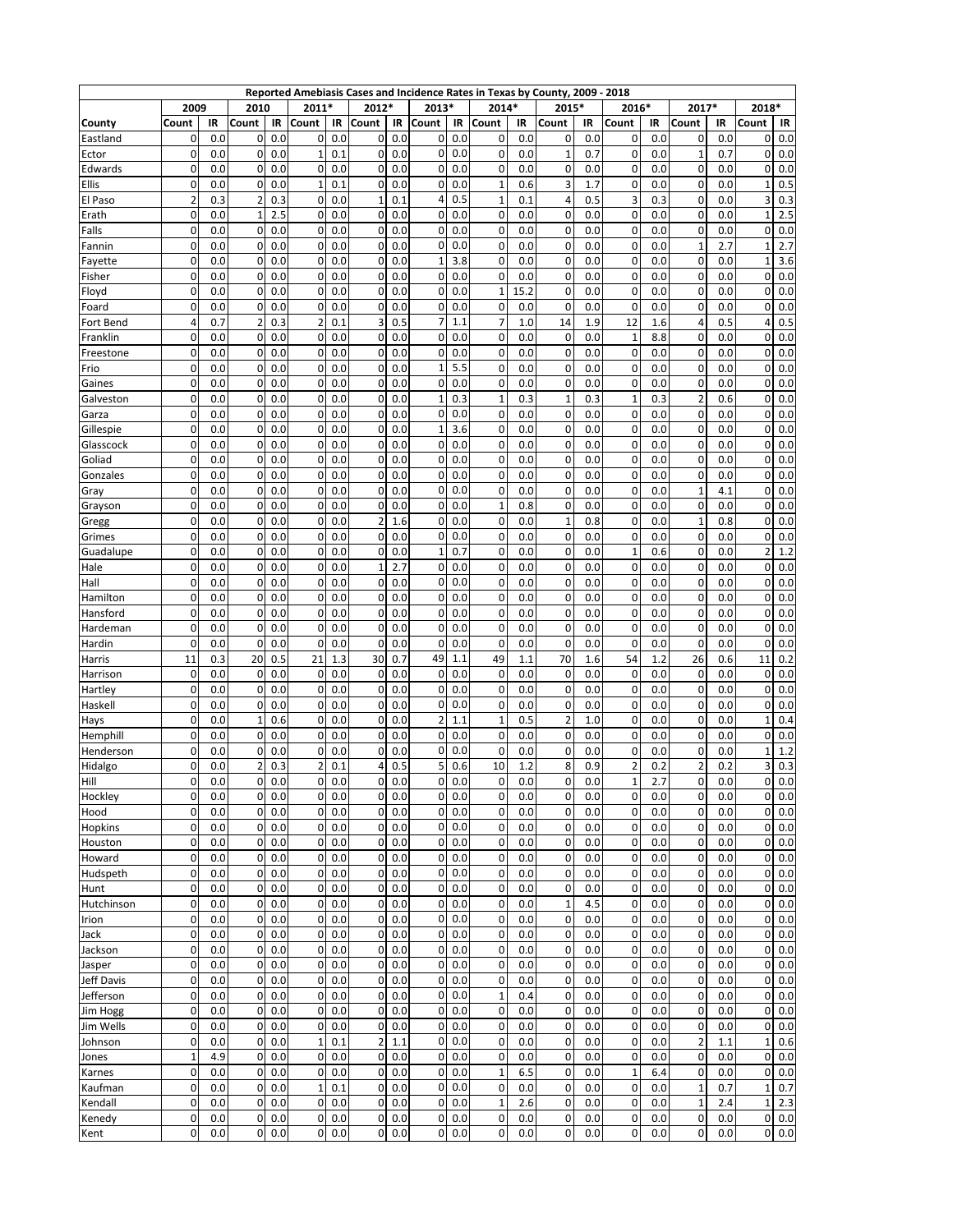|                        |              |            |              |            |                            |            |                |            |        |            |                |             | Reported Amebiasis Cases and Incidence Rates in Texas by County, 2009 - 2018 |            |                  |            |                |            |              |             |
|------------------------|--------------|------------|--------------|------------|----------------------------|------------|----------------|------------|--------|------------|----------------|-------------|------------------------------------------------------------------------------|------------|------------------|------------|----------------|------------|--------------|-------------|
|                        | 2009         |            | 2010         |            | 2011*                      |            | 2012*          |            | 2013*  |            | 2014*          |             | 2015*                                                                        |            | 2016*            |            | 2017*          |            | 2018*        |             |
| County                 | Count        | IR         | Count        | IR         | Count                      | IR         | Count          | IR         | Count  | IR         | Count          | IR          | Count                                                                        | IR         | Count            | IR         | Count          | IR         | Count        | IR          |
| Kerr                   | 0            | 0.0        | 0            | 0.0        | 0                          | 0.0        | 0              | 0.0        | 0      | 0.0        | 0              | 0.0         | 0                                                                            | 0.0        | 0                | 0.0        | 0              | 0.0        | 0            | 0.0         |
| Kimble                 | 0            | 0.0        | 0            | 0.0        | $\mathbf{0}$               | 0.0        | 0              | 0.0        | 0      | 0.0        | 0              | 0.0         | 0                                                                            | 0.0        | 0                | 0.0        | 0              | 0.0        | 0            | 0.0         |
| King                   | 0            | 0.0        | 0            | 0.0        | 0                          | 0.0        | 0              | 0.0        | 0      | 0.0        | 0              | 0.0         | 0                                                                            | 0.0        | 0                | 0.0        | 0              | 0.0        | 0            | 0.0         |
| Kinney                 | 0            | 0.0        | 0            | 0.0        | 0                          | 0.0        | 0              | 0.0        | 0      | 0.0        | 0              | 0.0         | 0                                                                            | 0.0        | $\Omega$         | 0.0        | 0              | 0.0        | 0            | 0.0         |
| Kleberg                | 0            | 0.0        | 0            | 0.0        | 0                          | 0.0        | $\mathbf{1}$   | 3.2        | 0      | 0.0        | 0              | 0.0         | 0                                                                            | 0.0        | 0                | 0.0        | 0              | 0.0        | 0            | 0.0         |
| Knox                   | 0            | 0.0        | 0            | 0.0        | 0                          | 0.0        | 0              | 0.0        | 0      | 0.0        | 0              | 0.0         | 0                                                                            | 0.0        | 0                | 0.0        | 0              | 0.0        | 0            | 0.0         |
| Lamar                  | 0            | 0.0        | 0            | 0.0        | 0                          | 0.0        | 0              | 0.0        | 0      | 0.0        | 0              | 0.0         | 0                                                                            | 0.0        | 0                | 0.0        | 0              | 0.0        | 0            | 0.0         |
| Lamb                   | 0            | 0.0        | 0            | 0.0        | $\mathbf{O}$               | 0.0        | 0              | 0.0        | 0      | 0.0        | 0              | 0.0         | 0                                                                            | 0.0        | 0                | 0.0        | $\mathbf 0$    | 0.0        | 0            | 0.0         |
| Lampasas               | 0            | 0.0        | 0            | 0.0        | 0                          | 0.0        | 0              | 0.0        | 0<br>0 | 0.0<br>0.0 | 0              | 0.0         | 0<br>0                                                                       | 0.0        | 0                | 0.0        | 1              | 4.5        | 2            | 8.8         |
| La Salle               | 0<br>0       | 0.0<br>0.0 | 0<br>0       | 0.0<br>0.0 | $\mathbf 0$<br>0           | 0.0<br>0.0 | 0<br>0         | 0.0<br>0.0 | 0      | 0.0        | 1<br>0         | 13.4<br>0.0 | 0                                                                            | 0.0<br>0.0 | 0<br>0           | 0.0<br>0.0 | 0<br>0         | 0.0<br>0.0 | 0<br>0       | 0.0<br>0.0  |
| Lavaca                 | 0            | 0.0        | 0            | 0.0        | 0                          | 0.0        | 0              | 0.0        | 0      | 0.0        | 0              | 0.0         | 0                                                                            | 0.0        | 0                | 0.0        | 0              | 0.0        | 0            | 0.0         |
| Lee                    | 0            | 0.0        | 0            | 0.0        | 0                          | 0.0        | 0              | 0.0        | 0      | 0.0        | 0              | 0.0         | 0                                                                            | 0.0        | 0                | 0.0        | 0              | 0.0        | 0            | 0.0         |
| Leon<br>Liberty        | 0            | 0.0        | 0            | 0.0        | 0                          | 0.0        | 0              | 0.0        | 0      | 0.0        | 0              | 0.0         | 0                                                                            | 0.0        | 0                | 0.0        | $\mathbf{1}$   | 1.2        | 0            | 0.0         |
| Limestone              | 0            | 0.0        | 0            | 0.0        | 0                          | 0.0        | 0              | 0.0        | 0      | 0.0        | 0              | 0.0         | 0                                                                            | 0.0        | $\Omega$         | 0.0        | $\Omega$       | 0.0        | 0            | 0.0         |
| Lipscomb               | 0            | 0.0        | 0            | 0.0        | 0                          | 0.0        | 0              | 0.0        | 0      | 0.0        | 0              | 0.0         | 0                                                                            | 0.0        | 0                | 0.0        | 0              | 0.0        | 0            | 0.0         |
| Live Oak               | 0            | 0.0        | 0            | 0.0        | 0                          | 0.0        | 0              | 0.0        | 0      | 0.0        | 0              | 0.0         | 0                                                                            | 0.0        | 0                | 0.0        | 0              | 0.0        | 0            | 0.0         |
| Llano                  | 0            | 0.0        | 0            | 0.0        | 0                          | 0.0        | 0              | 0.0        | 0      | 0.0        | 0              | 0.0         | 0                                                                            | 0.0        | $\Omega$         | 0.0        | 0              | 0.0        | 0            | 0.0         |
| Loving                 | 0            | 0.0        | 0            | 0.0        | 0                          | 0.0        | 0              | 0.0        | 0      | 0.0        | 0              | 0.0         | 0                                                                            | 0.0        | 0                | 0.0        | 0              | 0.0        | 0            | 0.0         |
| Lubbock                | $\mathbf{1}$ | 0.4        | 0            | 0.0        | 0                          | 0.0        | 0              | 0.0        | 1      | 0.4        | $\mathbf 1$    | 0.3         | 0                                                                            | 0.0        | $\mathbf{1}$     | 0.3        | 0              | 0.0        | 0            | 0.0         |
| Lynn                   | 0            | 0.0        | 0            | 0.0        | 0                          | 0.0        | 0              | 0.0        | 0      | 0.0        | 0              | 0.0         | 0                                                                            | 0.0        | 0                | 0.0        | 0              | 0.0        | 0            | 0.0         |
| Mcculloch              | 0            | 0.0        | 0            | 0.0        | 0                          | 0.0        | 0              | 0.0        | 0      | 0.0        | 0              | 0.0         | 0                                                                            | 0.0        | 0                | 0.0        | 0              | 0.0        | 0            | 0.0         |
| Mclennan               | 0            | 0.0        | 0            | 0.0        | 0                          | 0.0        | 0              | 0.0        | 1      | 0.4        | 0              | 0.0         | 0                                                                            | 0.0        | 0                | 0.0        | $\mathbf{1}$   | 0.4        | 0            | 0.0         |
| Mcmullen               | 0            | 0.0        | 0            | 0.0        | $\mathbf{O}$               | 0.0        | 0              | 0.0        | 0      | 0.0        | 0              | 0.0         | 0                                                                            | 0.0        | 0                | 0.0        | 0              | 0.0        | 0            | 0.0         |
| Madison                | 0            | 0.0        | 0            | 0.0        | 0                          | 0.0        | 0              | 0.0        | 0      | 0.0        | 0              | 0.0         | 0                                                                            | 0.0        | 0                | 0.0        | 0              | 0.0        | 0            | 0.0         |
| Marion                 | 0            | 0.0        | 0            | 0.0        | 0                          | 0.0        | 0              | 0.0        | 0      | 0.0        | 0              | 0.0         | 0                                                                            | 0.0        | 0                | 0.0        | 0              | 0.0        | 0            | 0.0         |
| Martin                 | 0            | 0.0        | 0            | 0.0        | $\mathbf 0$                | 0.0        | 0              | 0.0        | 0      | 0.0        | 0              | 0.0         | 0                                                                            | 0.0        | 0                | 0.0        | 0              | 0.0        | 0            | 0.0         |
| Mason                  | 0            | 0.0        | 0            | 0.0        | 0                          | 0.0        | 0              | 0.0        | 0      | 0.0        | 0              | 0.0         | 0                                                                            | 0.0        | 0                | 0.0        | 0              | 0.0        | 0            | 0.0         |
| Matagorda              | 0            | 0.0        | 0            | 0.0        | 0                          | 0.0        | $\overline{1}$ | 2.6        | 0      | 0.0        | $\mathbf{1}$   | 2.6         | 0                                                                            | 0.0        | $\Omega$         | 0.0        | $\Omega$       | 0.0        | 0            | 0.0         |
| Maverick               | 0            | 0.0        | 0            | 0.0        | 0                          | 0.0        | 0              | 0.0        | 0      | 0.0        | 0              | 0.0         | $\overline{1}$                                                               | 1.7        | 0                | 0.0        | 0              | 0.0        | 0            | 0.0         |
| Medina                 | 0            | 0.0        | 0            | 0.0        | 0                          | 0.0        | 0              | 0.0        | 0      | 0.0        | 0              | 0.0         | $\mathbf{1}$                                                                 | 1.9        | 0                | 0.0        | 0              | 0.0        | 0            | 0.0         |
| Menard                 | 0            | 0.0        | 0            | 0.0        | 0                          | 0.0        | 0              | 0.0        | 0      | 0.0        | 0              | 0.0         | 0                                                                            | 0.0        | 0                | 0.0        | 0              | 0.0        | 0            | 0.0         |
| Midland                | 0            | 0.0        | 0            | 0.0        | $\mathbf{0}$               | 0.0        | $\mathbf{1}$   | 0.8        | 0      | 0.0        | 0              | 0.0         | 0                                                                            | 0.0        | 0                | 0.0        | $\mathbf 0$    | 0.0        | 0            | 0.0         |
| Milam                  | 0            | 0.0        | 0            | 0.0        | 0                          | 0.0        | 0              | 0.0        | 0      | 0.0        | 0              | 0.0         | 0                                                                            | 0.0        | 0                | 0.0        | 0              | 0.0        | 0            | 0.0         |
| Mills                  | 0<br>0       | 0.0<br>0.0 | 0<br>0       | 0.0<br>0.0 | 0<br>0                     | 0.0<br>0.0 | 0<br>0         | 0.0<br>0.0 | 0<br>0 | 0.0<br>0.0 | 0<br>0         | 0.0<br>0.0  | 0<br>0                                                                       | 0.0<br>0.0 | 0<br>0           | 0.0<br>0.0 | 0<br>0         | 0.0<br>0.0 | 0            | 0.0<br>0.0  |
| Mitchell               | 0            | 0.0        | 0            | 0.0        | 0                          | 0.0        | 0              | 0.0        | 0      | 0.0        | 0              | 0.0         | 0                                                                            | 0.0        | 0                | 0.0        | 0              | 0.0        | 0<br>0       | 0.0         |
| Montague<br>Montgomery | $\mathbf{1}$ | 0.2        | 1            | 0.2        | $\overline{2}$             | 0.1        | 0              | 0.0        | 1      | 0.2        | 0              | 0.0         | 0                                                                            | 0.0        | $\mathbf{1}$     | 0.2        | 5              | 0.8        | $\mathbf{1}$ | 0.2         |
| Moore                  | 0            | 0.0        | $\mathbf{1}$ | 4.7        | 0                          | 0.0        | 0              | 0.0        | 0      | 0.0        | 0              | 0.0         | 0                                                                            | 0.0        | 0                | 0.0        | 0              | 0.0        | 0            | 0.0         |
| Morris                 | 0            | 0.0        | 0            | 0.0        | 0                          | 0.0        | 0              | 0.0        | 0      | 0.0        | 0              | 0.0         | 0                                                                            | 0.0        | $\Omega$         | 0.0        | $\Omega$       | 0.0        | 0            | 0.0         |
| Motley                 | 0            | 0.0        | 0            | 0.0        | 0                          | 0.0        | 0              | 0.0        | 0      | 0.0        | 0              | 0.0         | 0                                                                            | 0.0        | 0                | 0.0        | 0              | 0.0        | 0            | 0.0         |
| Nacogdoches            | 0            | 0.0        | 0            | 0.0        | 0                          | 0.0        | 0              | 0.0        | 0      | 0.0        | 0              | 0.0         | 0                                                                            | 0.0        | 0                | 0.0        | 0              | 0.0        | 1            | 1.4         |
| Navarro                | 0            | 0.0        | 0            | 0.0        | $\Omega$                   | 0.0        | $\overline{0}$ | 0.0        | 0      | 0.0        | 0              | 0.0         | 0                                                                            | 0.0        | 0                | 0.0        | 0              | 0.0        | 0            | 0.0         |
| Newton                 | 0            | 0.0        | 0            | 0.0        | $\overline{0}$             | 0.0        | 0              | 0.0        | 0      | 0.0        | 0              | 0.0         | 0                                                                            | 0.0        | 0                | 0.0        | 0              | 0.0        | 0            | 0.0         |
| Nolan                  | 0            | 0.0        | 0            | 0.0        | $\mathbf 0$                | 0.0        | 0              | 0.0        | 0      | 0.0        | 0              | 0.0         | 0                                                                            | 0.0        | 0                | 0.0        | 0              | 0.0        | 0            | 0.0         |
| <b>Nueces</b>          | 0            | 0.0        | 0            | 0.0        | $\overline{2}$             | 0.1        | 0              | 0.0        | 0      | 0.0        | $\mathbf 1$    | 0.3         | 0                                                                            | 0.0        | 0                | 0.0        | $\overline{2}$ | 0.5        | $\mathbf 1$  | 0.3         |
| Ochiltree              | 0            | 0.0        | 0            | 0.0        | $\mathbf 0$                | 0.0        | $\mathbf 0$    | 0.0        | 0      | 0.0        | 0              | 0.0         | 0                                                                            | 0.0        | $\mathbf 0$      | 0.0        | 0              | 0.0        | 0            | 0.0         |
| Oldham                 | 0            | 0.0        | 0            | 0.0        | $\mathbf 0$                | 0.0        | 0              | 0.0        | 0      | 0.0        | 0              | 0.0         | 0                                                                            | 0.0        | 0                | 0.0        | 0              | 0.0        | 0            | 0.0         |
| Orange                 | 0            | 0.0        | 0            | 0.0        | $\overline{0}$             | 0.0        | $\mathbf 0$    | 0.0        | 0      | 0.0        | 0              | 0.0         | 0                                                                            | 0.0        | 0                | 0.0        | $\pmb{0}$      | 0.0        | 0            | 0.0         |
| Palo Pinto             | 0            | 0.0        | 0            | 0.0        | $\mathbf 0$                | 0.0        | 0              | 0.0        | 0      | 0.0        | 0              | 0.0         | 0                                                                            | 0.0        | 0                | 0.0        | 0              | 0.0        | 0            | 0.0         |
| Panola                 | 0            | 0.0        | 0            | 0.0        | $\overline{0}$             | 0.0        | 0              | 0.0        | 0      | 0.0        | 0              | 0.0         | 0                                                                            | 0.0        | 0                | 0.0        | 0              | 0.0        | 0            | 0.0         |
| Parker                 | 0            | 0.0        | 0            | 0.0        | $\mathbf 0$                | 0.0        | $\mathbf{1}$   | 0.8        | 0      | 0.0        | 0              | 0.0         | 0                                                                            | 0.0        | $\mathbf 1$      | 0.7        | $\mathbf 1$    | 0.7        | $\mathbf{1}$ | 0.7         |
| Parmer                 | 0            | 0.0        | 0            | 0.0        | $\mathbf 0$                | 0.0        | 0              | 0.0        | 0      | 0.0        | 0              | 0.0         | 0                                                                            | 0.0        | 0                | 0.0        | 0              | 0.0        | 0            | 0.0         |
| Pecos                  | 0            | 0.0        | 0            | 0.0        | $\mathbf{O}$               | 0.0        | 0              | 0.0        | 0      | 0.0        | 0              | 0.0         | 0                                                                            | 0.0        | 0                | 0.0        | 0              | 0.0        | 0            | 0.0         |
| Polk                   | 0            | 0.0        | 0            | 0.0        | $\mathbf 0$                | 0.0        | $\mathbf 0$    | 0.0        | 0      | 0.0        | 0              | 0.0         | 0                                                                            | 0.0        | 0                | 0.0        | 0              | 0.0        | 0            | 0.0         |
| Potter                 | 0            | 0.0        | $\mathbf 0$  | 0.0        | $\mathbf 0$                | 0.0        | 0              | 0.0        | 0      | 0.0        | 0              | 0.0         | 4                                                                            | 3.1        | $\mathbf 1$      | 0.8        | $\mathbf{1}$   | 0.8        | $\mathbf{1}$ | 0.8         |
| Presidio               | $\mathbf 1$  | 12.3       | 0            | 0.0        | $\mathbf 0$                | 0.0        | 0              | 0.0        | 0      | 0.0        | 0              | 0.0         | 0                                                                            | 0.0        | 0                | 0.0        | $\mathbf{1}$   | 11.8       | 0            | 0.0         |
| Rains                  | 0<br>0       | 0.0        | 0<br>0       | 0.0        | $\mathbf 0$<br>$\mathbf 0$ | 0.0        | 0<br>0         | 0.0        | 0      | 0.0<br>0.0 | 0              | 0.0         | 0<br>0                                                                       | 0.0        | 0<br>$\mathbf 1$ | 0.0        | 0<br>0         | 0.0        | 0            | 0.0         |
| Randall                | 0            | 0.0<br>0.0 | 0            | 0.0<br>0.0 | $\mathbf 0$                | 0.0<br>0.0 | 0              | 0.0<br>0.0 | 0<br>0 | 0.0        | 0<br>0         | 0.0<br>0.0  | 0                                                                            | 0.0<br>0.0 | 0                | 0.8<br>0.0 | 0              | 0.0<br>0.0 | 0<br>0       | 0.0<br>0.0  |
| Reagan<br>Real         | 0            | 0.0        | 0            | 0.0        | $\mathbf 0$                | 0.0        | 0              | 0.0        | 0      | 0.0        | 0              | 0.0         | 0                                                                            | 0.0        | 0                | 0.0        | 0              | 0.0        | 0            | 0.0         |
| <b>Red River</b>       | 0            | 0.0        | 0            | 0.0        | $\mathbf 0$                | 0.0        | 0              | 0.0        | 0      | 0.0        | 0              | 0.0         | 0                                                                            | 0.0        | 0                | 0.0        | 0              | 0.0        | 0            | 0.0         |
| Reeves                 | 0            | 0.0        | 0            | 0.0        | $\mathbf 0$                | 0.0        | $\mathbf 0$    | 0.0        | 0      | 0.0        | $\pmb{0}$      | 0.0         | 0                                                                            | 0.0        | 0                | 0.0        | 0              | 0.0        | 0            | 0.0         |
| Refugio                | 0            | 0.0        | 0            | 0.0        | $\mathbf 0$                | 0.0        | 0              | 0.0        | 0      | 0.0        | 0              | 0.0         | 0                                                                            | 0.0        | $\mathbf 0$      | 0.0        | 0              | 0.0        | 0            | 0.0         |
| Roberts                | 0            | 0.0        | 0            | 0.0        | $\overline{0}$             | 0.0        | 0              | 0.0        | 0      | 0.0        | 0              | 0.0         | 0                                                                            | 0.0        | 0                | 0.0        | 0              | 0.0        |              | $0\quad0.0$ |
| Robertson              | 0            | 0.0        | 0            | 0.0        | $\mathbf 0$                | 0.0        | 0              | 0.0        | 0      | 0.0        | $\overline{2}$ | 11.2        | 0                                                                            | 0.0        | 0                | 0.0        | 0              | 0.0        |              | $0\,0.0$    |